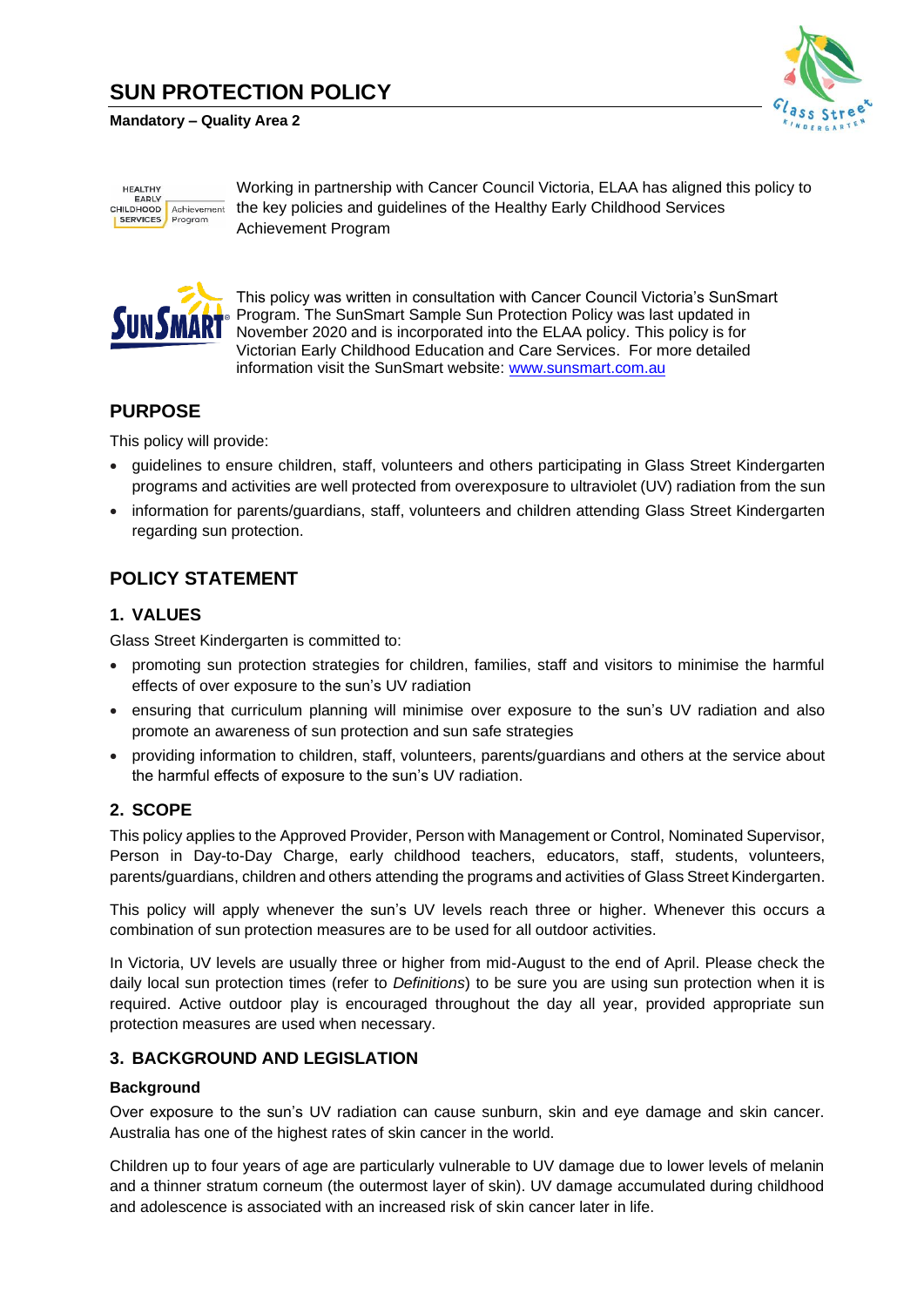A combination of sun protection measures (hats, clothing, sunscreen, shade and sunglasses) are recommended whenever UV levels are three or higher during daily sun protection times (refer to *Definitions*).

It is a requirement under the *Occupational Health and Safety Act 2004* that employers provide a healthy and safe environment for all persons who access the service's facilities and/or programs.

Legislation that governs the operation of approved children's services is based on the health, safety and welfare of the children and requires that children are protected from hazards and harm.

#### **Legislation and standards**

Relevant legislation and standards include but are not limited to:

- *Child Wellbeing and Safety Act 2005* (Vic) (Part 2: Principles for Children)
- *Education and Care Services National Law Act 2010*: Section 167
- *Education and Care Services National Regulations 2011*: including Regulations 100, 101, 113, 114, 168(2)(a)(ii)
- *National Quality Standard,* Quality Area 2: Children's Health and Safety
	- − Standard 2.3: Each child is protected
		- − Element 2.3.2: Every reasonable precaution is taken to protect children from harm and any hazard likely to cause injury
- *Occupational Health and Safety Act 2004*

#### **4. DEFINITIONS**

The terms defined in this section relate specifically to this policy. For commonly used terms e.g. Approved Provider, Nominated Supervisor, Regulatory Authority etc. refer to the *General Definitions* section of this manual.

**Clothing for sun protection:** Clothing that is loose-fitting, made from cool, densely woven fabric and covers as much skin as possible: tops with elbow-length sleeves and, if possible, collars and knee-length or longer shorts and skirts. Singlet tops and shoestring tops/dresses do not provide adequate protection in the sun.

**Daily sun protection times:** Times when it is estimated that the sun's UV radiation will be three or higher. Information about the daily sun protection times is available in the weather section of the daily newspaper, on the SunSmart website at: [www.sunsmart.com.au,](http://www.sunsmart.com.au/) at myuv.com.au, as a free SunSmart app and as a free widget that can be added to websites.

**Shade:** An area sheltered from direct and indirect sun, such as a large tree, canopy, verandah or artificial cover. Shade can be built, natural or temporary and can reduce overall exposure to the sun's UV by 75%. When combined with appropriate clothing, hats and sunscreen, children can be well protected from UV over exposure when outdoors. Research shows that preschool environments with trees, shrubbery, and broken ground not only provides better sun protection in outdoor play but also triggers more physical activity.

**Sunhat:** SunSmart recommends broad-brimmed, legionnaire or bucket-style hats that shade the face, neck and ears. Baseball caps and visors offer little protection to the cheeks, ears and neck, and are not recommended. Sunhats with the Glass Street Kindergarten logo are recommended and are available for purchase as required. Children who do not have their own sunhat will be required to play in the shade.

**Sunglasses:** Sunglasses are optional. If worn, it is recommended that glasses are a close fitting, wraparound style that meet the Australian Standard 1067 (Sunglasses: Category 2, 3 or 4) and cover as much of the eye area as possible. Wearing a hat with a brim that shades the eyes can also reduce UV radiation to the eyes by 50%.

Sunscreen: SPF 30 (or higher) broad-spectrum, water-resistant sunscreen. Sunscreen should be reapplied every two hours, even when labelled 4 hours water resistance. Monitor the expiry date and store in a cool, dry place. From 3 years of age, children are encouraged to apply their own sunscreen under supervision of staff to help develop independent skills ready for school.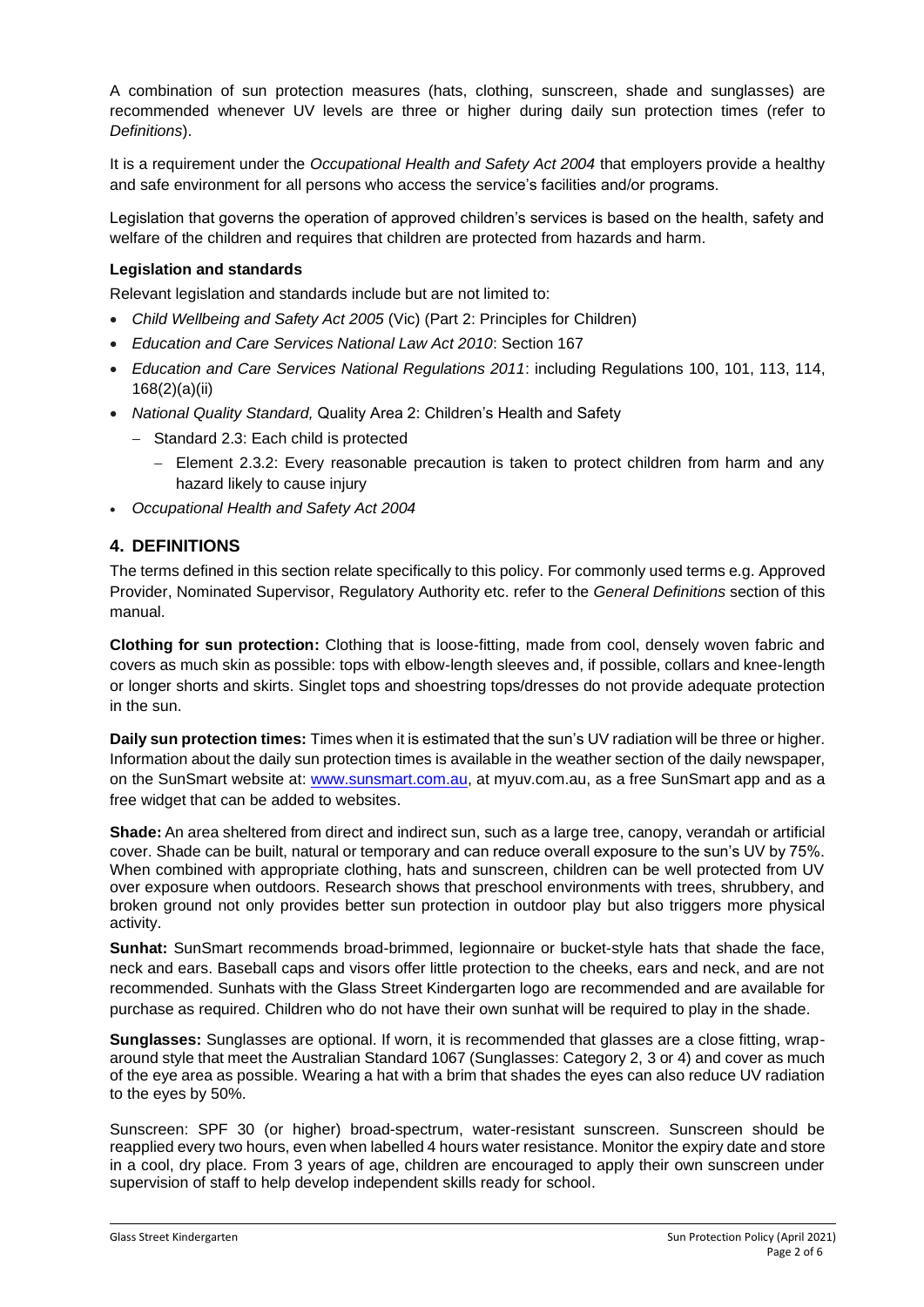**SunSmart:** The name of the program conducted by Cancer Council to help prevent skin cancer: [www.sunsmart.com.au](http://www.sunsmart.com.au/)

### **5. SOURCES AND RELATED POLICIES**

#### **Sources**

- AS/NZS 4685.0:2017, Playground equipment and surfacing Development, installation, inspection, maintenance and operation.*6.2.1 General considerations, 6.3.9 Shade and sun protection, Appendix A Shade and sun protection*
- Safe Work Australia: [Guide on exposure to solar ultraviolet radiation \(UVR\)](https://www.safeworkaustralia.gov.au/system/files/documents/2001/guide-exposure-solar-ultraviolet-radiation_1.pdf) (2019)
- Cancer Council Australia: [www.cancer.org.au/sunsmart](http://www.cancer.org.au/sunsmart)
- Get Up & Grow: Healthy eating and physical activity for early childhood. Department of Health resources. Particularly Section 2 of the Director/Coordinator Book and the Staff Book: <http://www.health.gov.au/internet/main/publishing.nsf/Content/phd-early-childhood-nutrition-resources>
- SunSmart: [www.sunsmart.com.au](http://www.sunsmart.com.au/)
- Victorian Institute of Teaching (VIT) [The Victorian Teaching Profession Code of Conduct](http://www.vit.vic.edu.au/__data/assets/pdf_file/0018/35604/Code-of-Conduct-2016.pdf) Principle 3.2
- [Australian Professional Standards for Teachers](http://www.vit.vic.edu.au/__data/assets/pdf_file/0005/38678/Opportunities-for-demonstrating-the-APST-through-Inquiry-approach.pdf) (APST) Standard 4.4 and 7.2
- ARPANSA [Radiation Protection Standard for Occupational Exposure to Ultraviolet Radiation](http://www.arpansa.gov.au/pubs/rps/rps12.pdf) (2006)
- Belonging, Being and Becoming [The Early Years Learning Framework](https://www.education.gov.au/early-years-learning-framework) (July 2009)
- [Victorian Early Years Learning and Development Framework](http://www.education.vic.gov.au/childhood/providers/edcare/pages/veyladf.aspx?Redirect=1) (VEYLDF) (May 2016)
- Victorian School Building Authority (VSBA) **Building Quality Standards Handbook (BQSH)**: Section 5.1.4 Shade Areas (2020)
- AS 4174:2018 Knitted and woven shade fabrics
- AS/NZS 1067.1:2016, Eye and face protection Sunglasses and fashion spectacles
- AS 4399:2020, Sun protective clothing Evaluation and classification
- AS/NZS 2604:2012 Sunscreen products Evaluation and classification
- Australian Government Therapeutics Goods Administration (TGA) Australian regulatory guidelines for sunscreens: 4. Labelling and advertising – [directions for use of the product](https://www.tga.gov.au/book/4-labelling-and-advertising)

#### **Service policies**

- *Excursions and Service Events Policy*
- *Nutrition, Oral Health and Active Play Policy*
- *Occupational Health and Safety Policy*
- *Supervision of Children Policy*

## **RESPONSIBILITIES**

#### **The Approved Provider and Person with Management or Control is responsible for:**

- meeting the standards and requirements of the SunSmart early childhood program
- ensuring that this policy is up to date with current SunSmart recommendations: [www.sunsmart.com.au](http://www.sunsmart.com.au/)
- ensuring parents/guardians are informed about the *Sun Protection Policy* on enrolment, including the need to provide an appropriate sunhat and clothing for sun protection (refer to *Definitions*) for their child when attending the service and that children without their own sunhat will only be able to play in the shade
- providing a supply of sunscreen for use on all persons to whom this policy applies
- ensuring parents/guardians provide an authority for staff to apply sunscreen prior to their child commencing at the service (refer to Attachment 1) and that this is stored with each child's enrolment record (refer to *Definitions*)
- ensuring children wear appropriate sunhats, clothing for sun protection and sunscreen when attending the service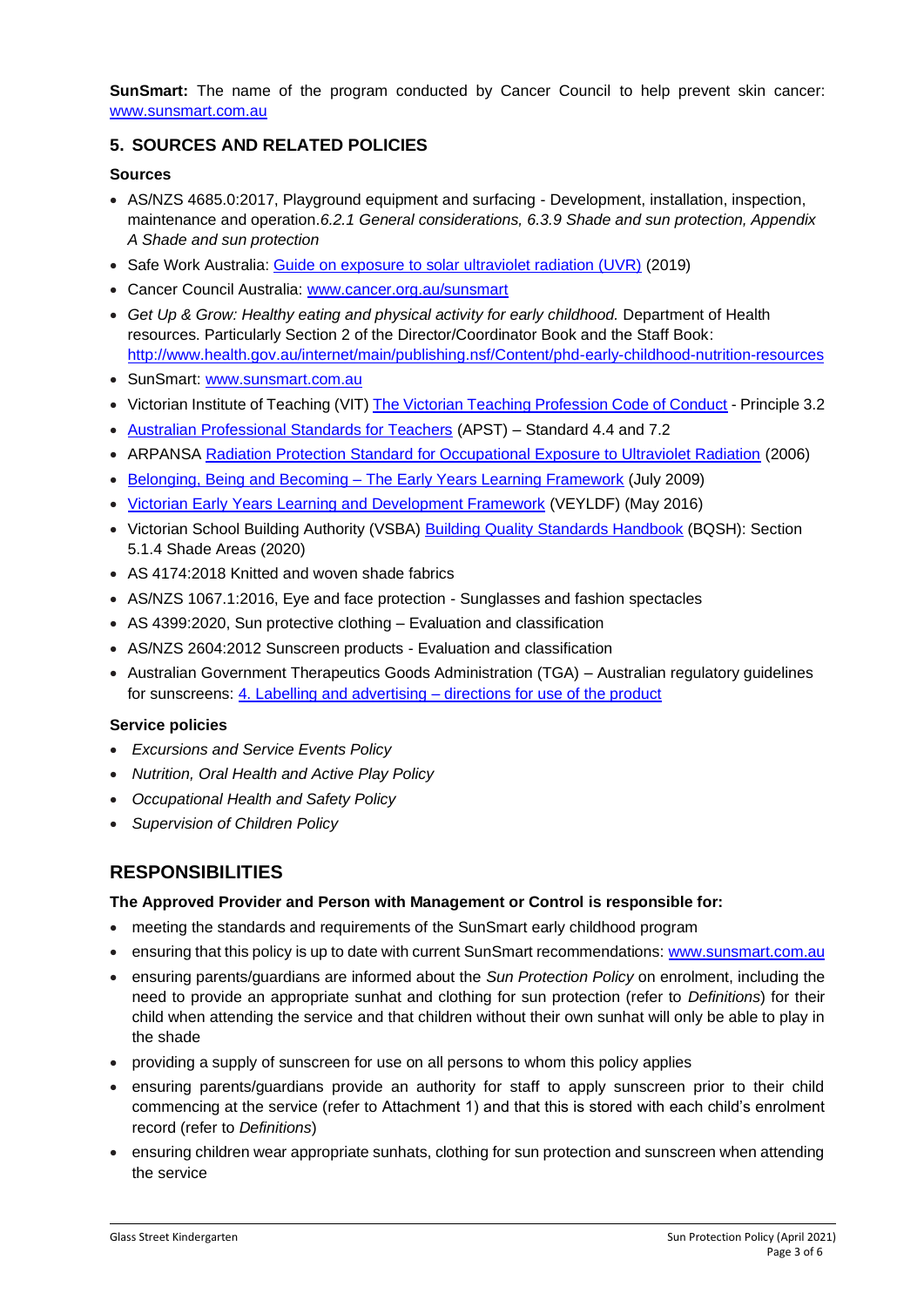- ensuring there is adequate shade in the service grounds to protect children from over exposure to UV radiation (Regulation 114)
- ensuring that program planning includes the application of a combination of sun protection measures for outdoor activities during the times specified in the *Scope* of this policy
- ensuring that the availability of shade is considered in a risk assessment prior to conducting excursions and other outdoor events (Regulations 100, 101)
- ensuring that information on sun protection is incorporated into the educational program (refer to the SunSmart website)
- ensuring all staff, children and other participants at the service wear sunhats, clothing for sun protection and sunglasses (optional) when outside, apply sunscreen and seek shade during the times specified in the *Scope* of this policy
- reinforcing this policy by providing information on sun protection (available on the SunSmart website) to service users via newsletters, noticeboards, meetings and websites etc.

#### **The Nominated Supervisor, Person in Day-to-Day charge and early childhood teachers are responsible for:**

- ensuring parents/guardians are informed of the *Sun Protection Policy* on enrolment, including the need to provide an appropriate sunhat and clothing for sun protection (refer to *Definitions*) for their child when attending the service
- obtaining a parent's/guardian's authority for staff to apply sunscreen prior to their child commencing at the service (Attachment 1) and storing this with each child's enrolment record (refer to *General Definitions*)
- ensuring program planning includes the application of a combination of sun protection measures for outdoor activities during the times specified in the *Scope* of this policy
- ensuring the sun protection times on the SunSmart website or the SunSmart app are accessed daily to assist with the implementation of this policy
- ensuring information on sun protection is incorporated into the educational program (refer to the SunSmart website)
- ensuring that the availability of shade is considered in a risk assessment prior to conducting excursions and other outdoor events (Regulations 100, 101)

#### **Early childhood teachers, educators and all other staff are responsible for:**

- accessing the daily sun protection times on the SunSmart or MyUV websites or the SunSmart app to assist with the implementation of this policy
- wearing sunhats, clothing for sun protection (refer to *Definitions*) and sunglasses (optional) when outside, applying sunscreen and seeking shade during the times specified in the *Scope* of this policy
- ensuring each child, and any other participant at the service, wears an appropriate sunhat, clothing for sun protection and sunscreen for all outdoor activities during the times specified in the *Scope* of this policy
- checking that all sunhats brought to the service meet the SunSmart recommendation for adequate protection, are named and stored individually
- applying sunscreen (refer to *Definitions*) to children's exposed skin except in cases where parents/guardians have not given authority. Where possible this should be done 20 minutes before going outdoors. Children, where appropriate, will be encouraged to apply sunscreen with the assistance of an educator (sunscreen is to be reapplied every two hours)
- storing sunscreen in a cool place and monitoring the expiry date including for sunscreen supplied by parents/guardians
- ensuring that children without appropriate sunhats or clothing for sun protection play in the shade or in a suitable area protected from the sun
- encouraging children to seek shade when playing outside and utilise shaded areas for outdoor equipment that is not fixed during the times specified in the *Scope* of this policy
- encouraging children to wear sunhats when travelling to and from the service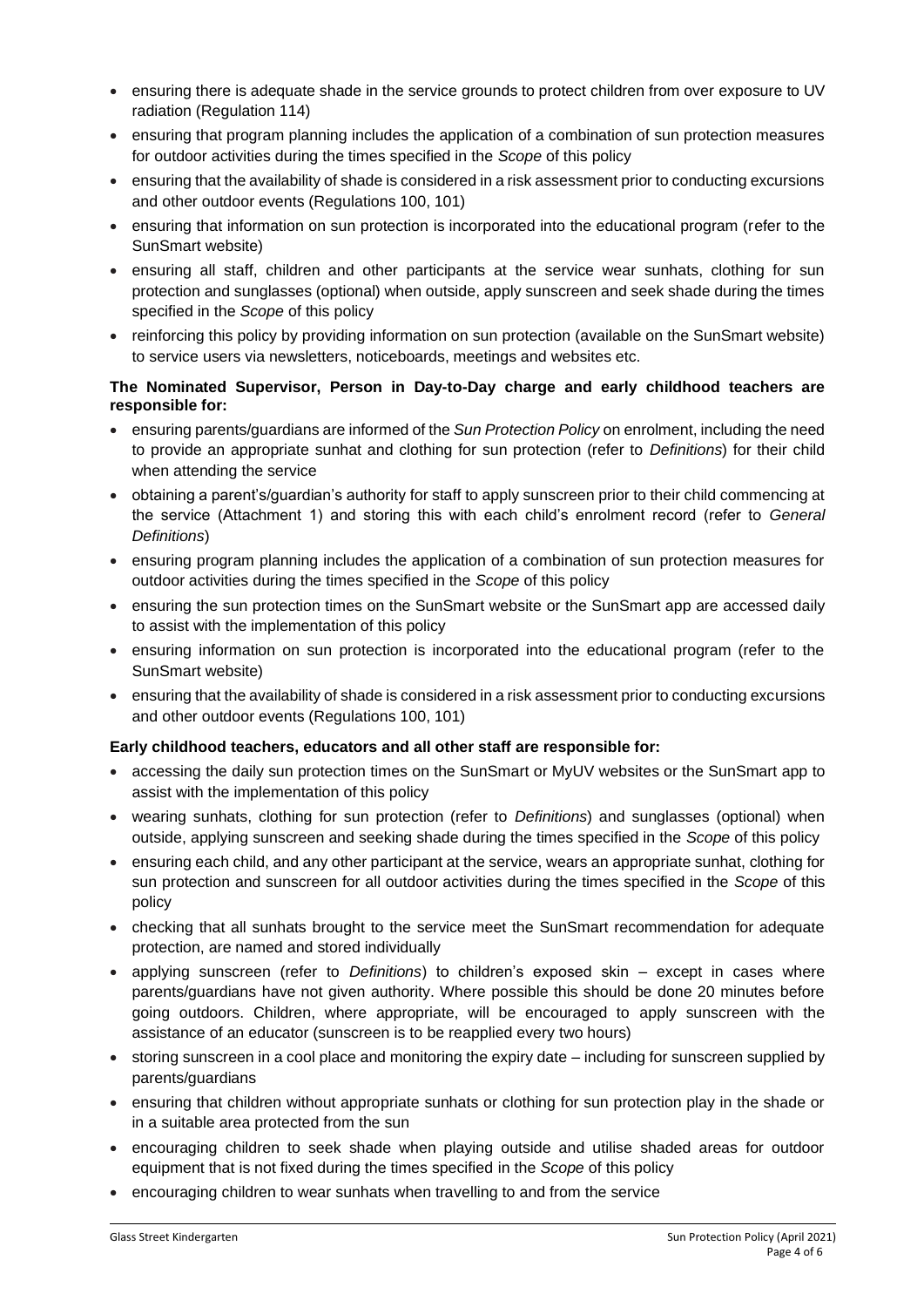- ensuring that sun protection strategies are a priority when planning excursions
- co-operating with their employer with respect to any action taken by the employer to comply with the *Occupational Health and Safety Act 2004*.

#### **Parents/guardians are responsible for:**

- providing a named, SunSmart approved sunhat (refer to *Definitions*) for their child's use at the service; Glass Street Kindergarten hats are recommended and are available for purchase as required. Children who do not have their own sunhat will be required to play in the shade
- applying sunscreen to their child before the commencement of each session during the times specified in the *Scope* of this policy
- providing written authority for staff to apply sunscreen to their child
- providing, at their own expense, an alternative sunscreen to be left at the service if their child has a particular sensitivity to the sunscreen provided by the service
- wearing a sunhat, clothing for sun protection (refer to *Definitions*) and sunglasses (optional) when outside at the service, applying sunscreen and seeking shade during the times specified in the *Scope* of this policy.

#### **Volunteers and students, while at the service, are responsible for following this policy and its procedures.**

## **EVALUATION**

In order to assess whether the values and purposes of the policy have been achieved, the approved provider and person with management or control will:

- regularly seek feedback from educators, staff, parents/guardians, children, management and all affected by the policy regarding its effectiveness
- monitor the implementation, compliance, complaints and incidents in relation to this policy
- keep the policy up to date with current legislation, research, policy and best practice
- revise the policy and procedures as part of the service's policy review cycle, or as required
- notifying all stakeholders affected by this policy at least 14 days before making any significant changes to this policy or its procedures, unless a lesser period is necessary due to risk.

## **ATTACHMENTS**

• Attachment 1: Authority for staff to administer sunscreen

## **AUTHORISATION**

This policy was adopted by the approved provider of Glass Street Kindergarten on August 2021.

**REVIEW DATE:** AUGUST 2024

## **ACKNOWLEDGEMENTS**

This policy has been reviewed and approved by Cancer Council Victoria April 2021.